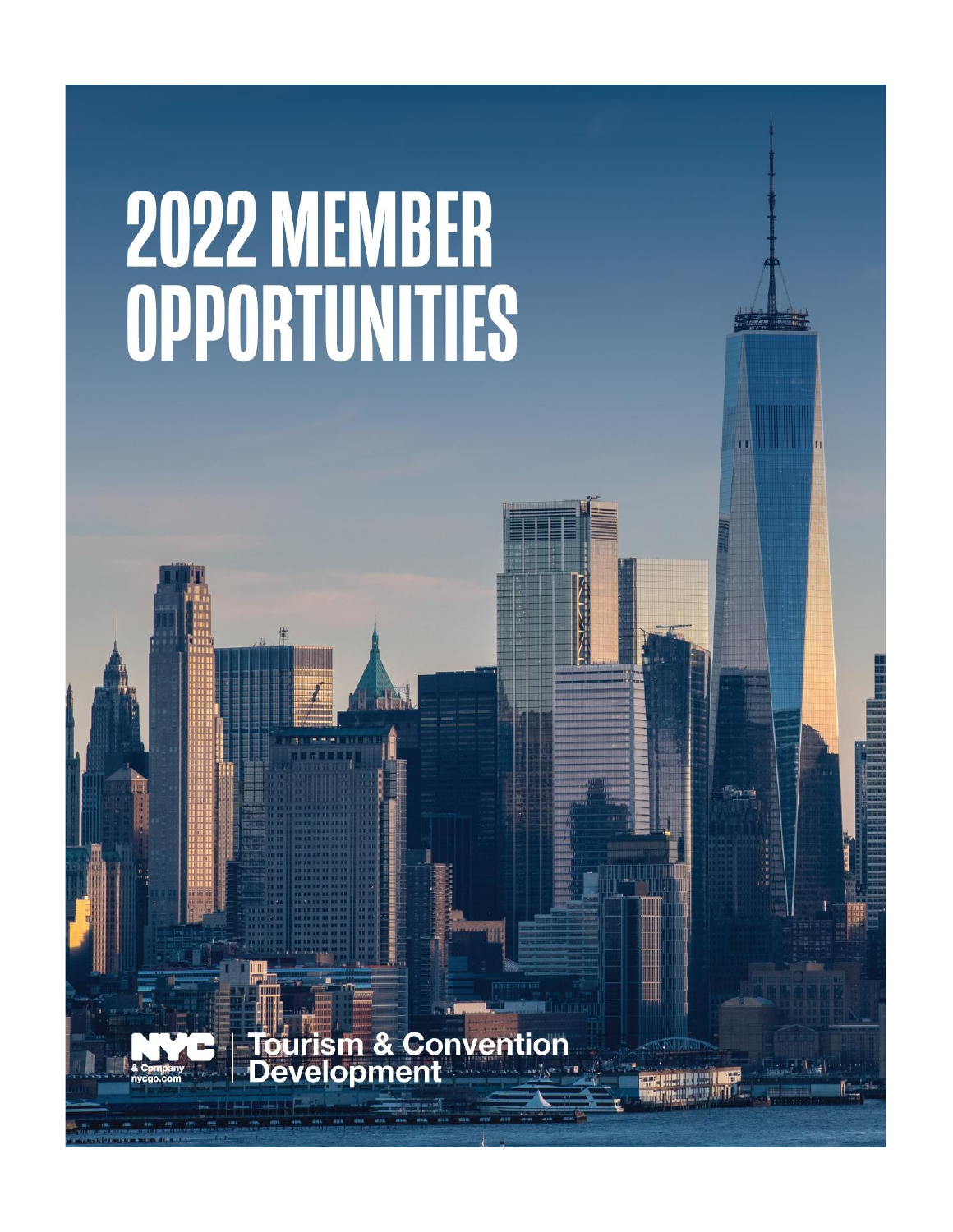This document contains the current array of opportunities available to NYC & Company members, designed to cultivate efforts in tourism and convention sales development.

During these challenging times, many things are uncertain; however, we have presented here all information we have to date and will continue to update this regularly as we move into 2022.

In the meantime, the participation costs listed here are estimated based on 2020 & 2021 figures. Dates for some shows have not yet been announced and are subject to change. NYC & Company's participation in these shows, as well as participation costs, are also subject to change in accordance with market conditions, member participation and the latest public health guidance.

• Arrangements for all flights, accommodations and ground transportation are the responsibility of each participant, unless notified otherwise.

Ultimately, if attending in person is not currently possible for you, we invite you to consider a few of the virtual options now available at a more palatable price point. These have been highlighted throughout, and additional opportunities may be added later.

As always, please note that by registering for any of these programs, you agree that your presentation is limited to New York City product only. Only members in good standing with no outstanding payments will be eligible to participate in NYC & Company trade shows, sales missions and events.

We thank you for your ongoing partnership and look forward to continuing to serve you in the new year.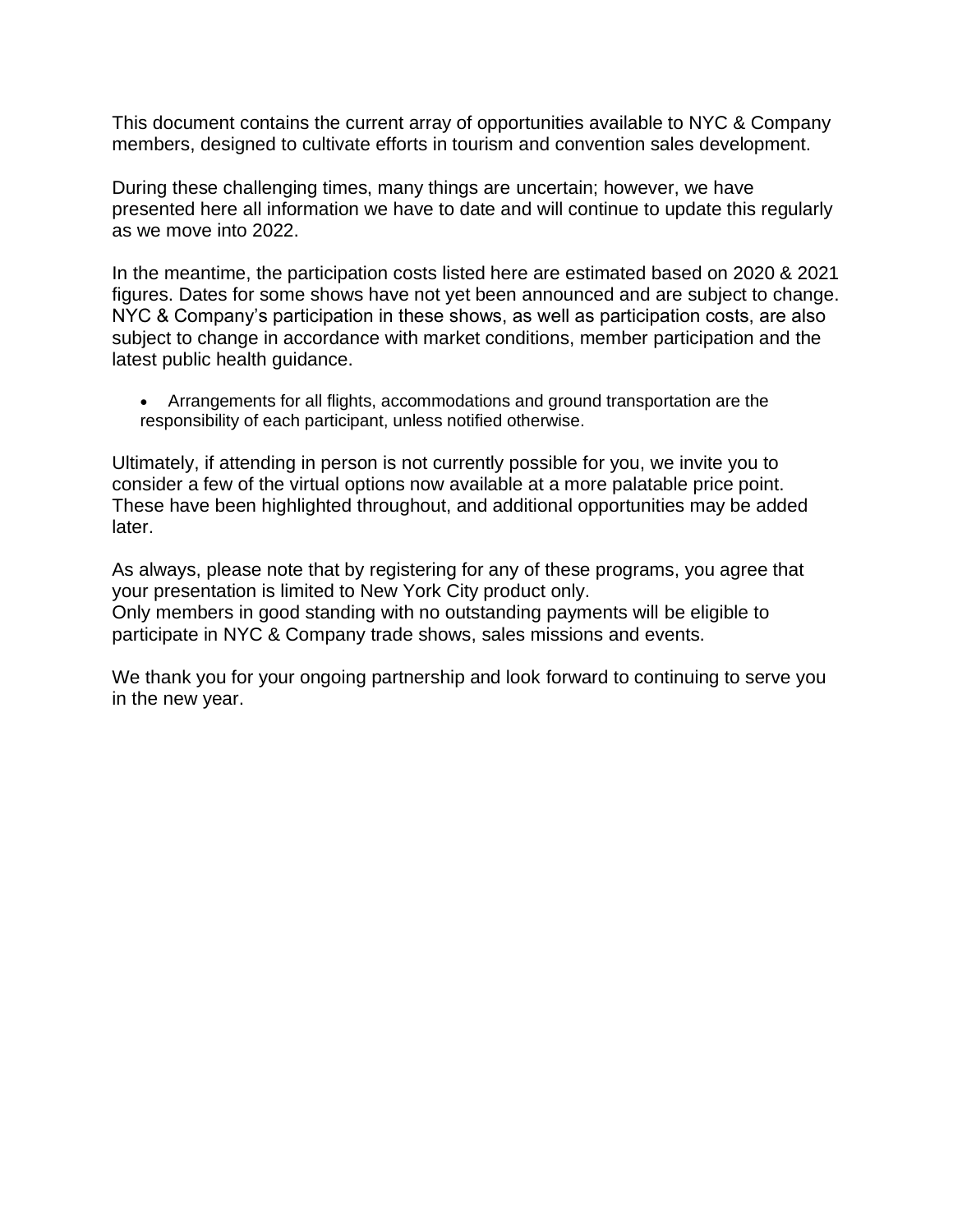### **Introduction**

### **Sales Missions**

NYC & Company's sales missions are one-of-a-kind in-market opportunities to meet and build relationships with a variety of clients/buyers, including top tour operators, travel agents, OTAs, luxury travel consultants and MICE/corporate buyers. In-person sales missions are typically held over a full week and consist of a combination of the following:

> • Training Sessions / Seminars: NYC Destination Presentation followed by Product/Service Presentations by NYC & Company members to a large group of travel buyers made up of mostly frontline staff.

- One-on-One Meetings: One-on-one meetings with product planners and decision makers – a chance to talk real business.
- Networking Events: Networking opportunities with product manager and/or senior leadership across top clients/buyers typically in the form of a meal and/or cocktail.

• Sales Calls: Office visits to top clients/buyers with NYC Destination Presentations followed by Product/Service Presentations by NYC & Company members to core product teams.

### **Trade Shows**

NYC & Company also participates in trade shows across the globe, which are travel or meeting planner industry focused opportunities to present products to a variety of clients/buyers, including top tour operators, travel agents, OTAs, luxury travel consultants and MICE/corporate buyers. Trade shows are typically held over a few days and consist of participation at the NYC & Company booth and opportunities to meet and network.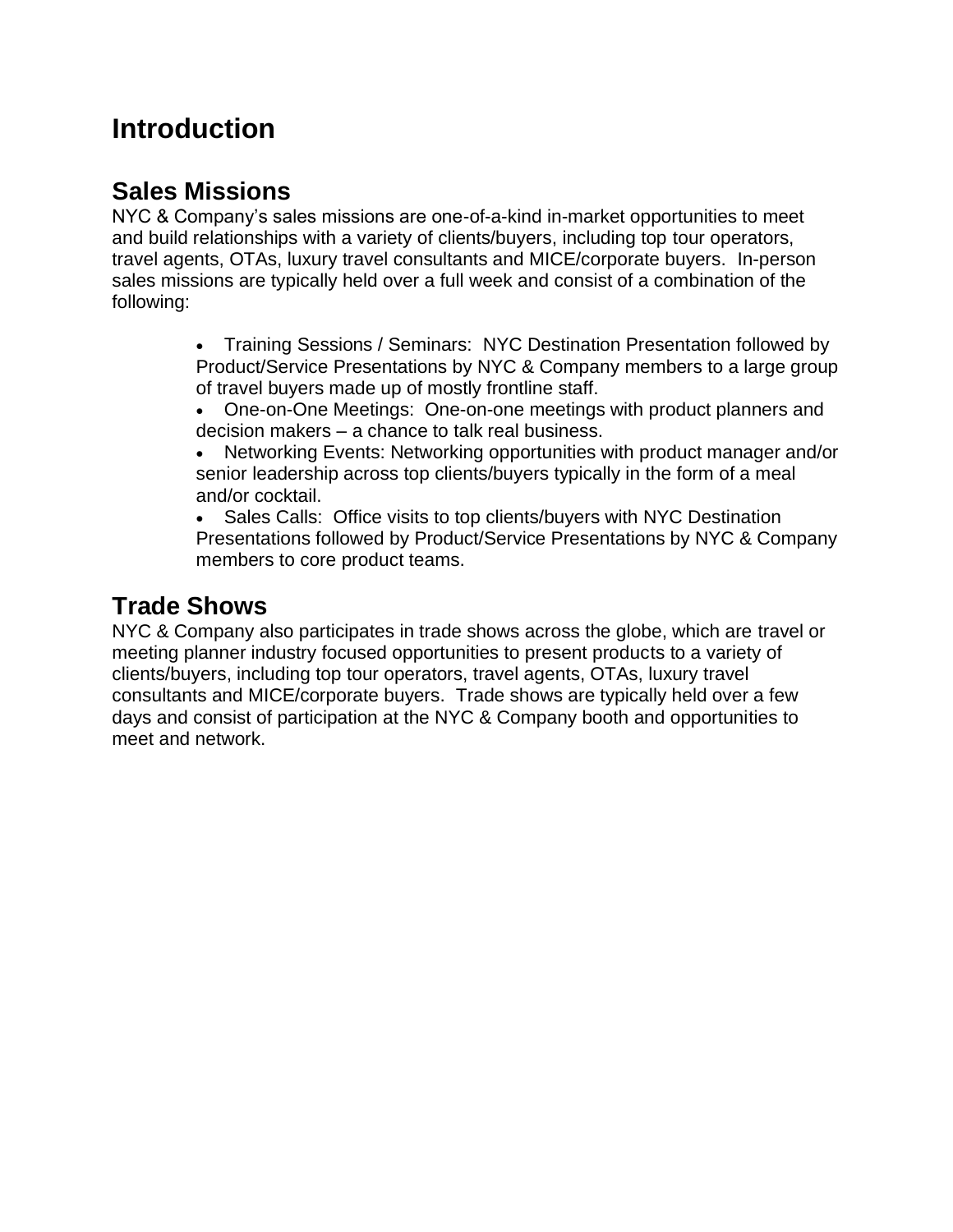# *Opportunities to meet with International and Domestic Travel Trade*

# **JANUARY**

**Fitur in Madrid, Spain (Trade show) - NYC & Company is no longer attending Jan. 19-23, 2022 – In-Person participation cost: \$4,500**

Click here to register

• Meeting with the top decision makers, commercial directors, travel agents and managers from Spain

# **FEBRUARY**

**India Sales Mission, (Virtual Sales Mission) - Registration is now closed. Feb. 21-24, 2022 – Participation cost: \$300** 

Please contact Laura Jacobson at [ljacobson@nycgo.com](mailto:ljacobson@nycgo.com) for more information.

• Meeting with the top decision makers, commercial directors, travel agents and managers from India.

# **MARCH**

### **Holiday World in Dublin, Ireland (Trade show) In-person show has been canceled. March 4-6, 2022 – In-Person participation cost: \$3,500**

Click [here](http://newyorkcity.simpleviewinc.com/rsvp/?action=details&noredirect=1&eventId=1354) to register

• Meeting with the Irish trade and public looking to book this year and next year's holiday

### **ITB in Berlin, Germany (Trade show) In-person show has been canceled. Virtual show details - TBA**

### **March 9-13, 2022 – In-Person participation cost: \$6,000**

Click [here](http://newyorkcity.simpleviewinc.com/rsvp/?action=details&noredirect=1&eventId=1356) to register

• Meeting with the top decision makers, tour operators, travel agents and managers from around the world.

### **German Speaking/ Spain Sales Mission, Madrid, Zurich and Berlin (In-person Sales Mission)**

### **March 14-22, 2022 – Participation cost: \$6,500**

Click [here](http://newyorkcity.simpleviewinc.com/rsvp/?action=details&noredirect=1&eventId=1376) to register – please contact Laura Jacobson at [ljacobson@nycgo.com](mailto:ljacobson@nycgo.com) for more information.

Meet top decision makers from tour operators, luxury travel advisors (from Serendipian and Virtuoso) and travel agents from the Spanish and German speaking markets

### **Visit USA Colombia Roadshow (In-person Roadshow) Postponed to July/August March 28-April 1, 2022 – In-Person participation cost: \$3,900**

Click [here](http://newyorkcity.simpleviewinc.com/rsvp/?action=details&noredirect=1&eventId=1368) to register – please contact Laura Jacobson at [ljacobson@nycgo.com](mailto:ljacobson@nycgo.com) for more information.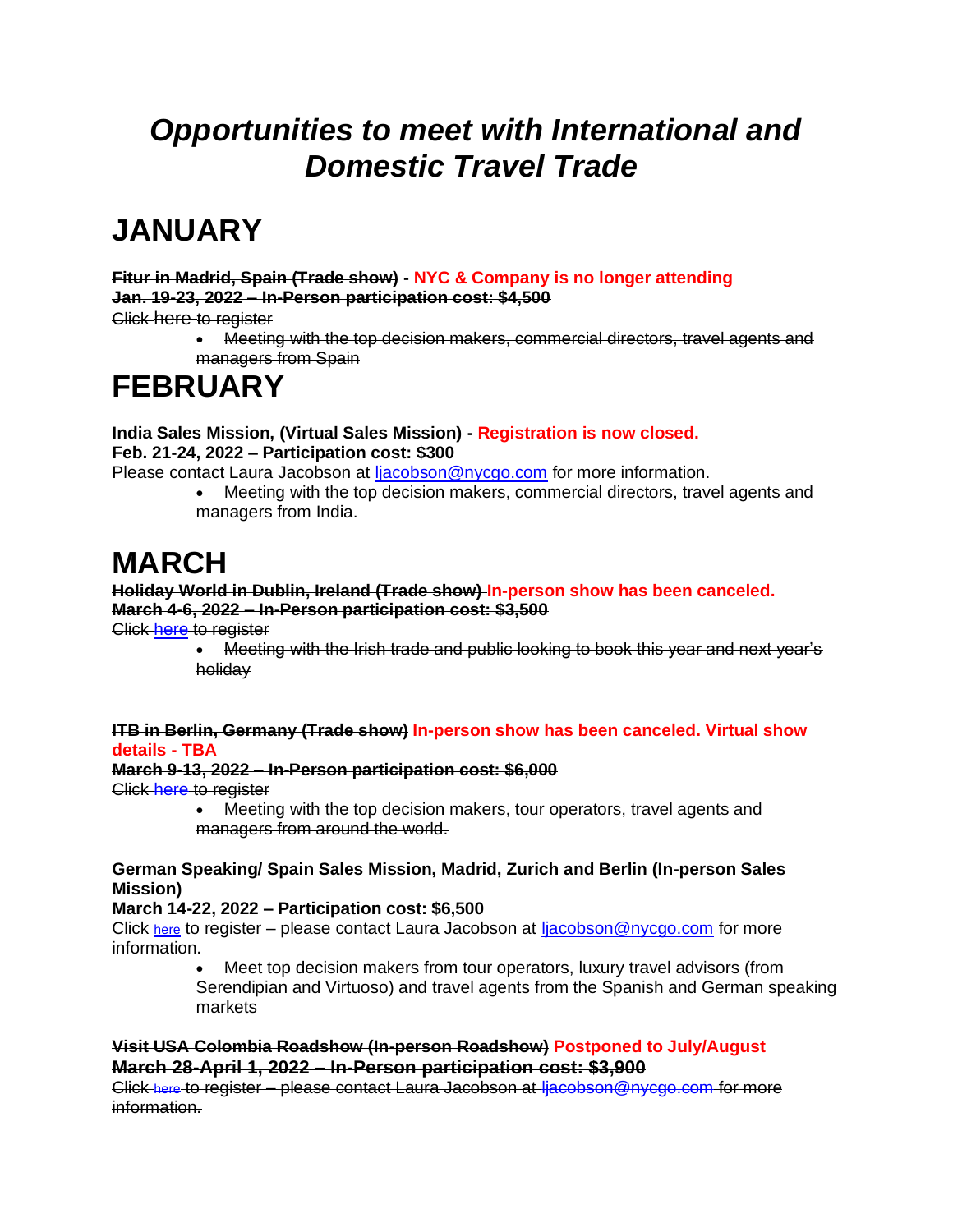- Meeting with the top decision makers, commercial directors, travel agents and managers from Colombia.
- Option to present in the mornings at each stop of the road show.
- Other participating U.S. cities: Los Angeles, New Orleans, and Houston.

# **APRIL**

### **WTM Latin America, São Paulo, Brazil (Trade show) NYC & Company no longer attending**

### **April 5-7, 2022 – In-Person participation cost: \$6,500**

Click [here](http://newyorkcity.simpleviewinc.com/rsvp/?action=details&noredirect=1&eventId=1355) to register

- World Travel Market Latin America takes place in São Paulo and is currently the most important fair in the Tourism sector in Brazil. The three-day B2B event brings the world to Latin America and promotes Latin America to the world. Through its broad appeal and unrivaled global reach, WTM Latin America creates personal and business opportunities by integrating the most qualified professionals and brands in the industry.
- Meeting with travel agents, product managers, senior sales managers and directors from Brazil.

### **Ireland/UK Sales Mission, Dublin and London (In person Sales Mission) NYC & Company is no longer attending**

### **April 25 – 29, 2022 – Participation Cost: \$6800**

Click [here](http://newyorkcity.simpleviewinc.com/rsvp/?action=details&noredirect=1&eventId=1377) to register – please contact Laura Jacobson @ ljacobson @nycgo.com for more information.

• Meet top decision makers from tour operators, luxury travel advisors (from Serendipian and Virtuoso) and travel agents from the Irish and UK markets.

# **MAY**

### **Canada Sales Mission, Toronto, Montreal (In-person Sales Mission) May 3-5, 2022 – Participation cost: \$5,500**

Click [here](http://newyorkcity.simpleviewinc.com/rsvp/?action=details&noredirect=1&eventId=1370) to register – please contact Laura Jacobson at [ljacobson@nycgo.com](mailto:ljacobson@nycgo.com) for more information.

- Repeat visitation, last-minute vacation planning and proximity consistently make Canada a top source market for NYC leisure tourism.
- Join us for business appointments, presentations and networking opportunities with eastern Canada's top tour operators and travel agencies

### **ILTM Latin America in São Paulo, Brazil (Trade show) - Registration is now closed. May 3 – 6, 2022 – In-Person participation cost: \$6,500**

• Pre-scheduled appointments with luxury travel agents from Brazil and South America. All buyers undergo a rigorous qualification process to ensure you meet the right people for your business.

• ILTM shows are invitation only shows, meaning once you decide on attending, the show will evaluate your business and approve your participation.

### **France/ Italy Sales Mission, Paris and Milan (In person Sales Mission) May 9 – 13, 2022 – Participation Cost: \$6500**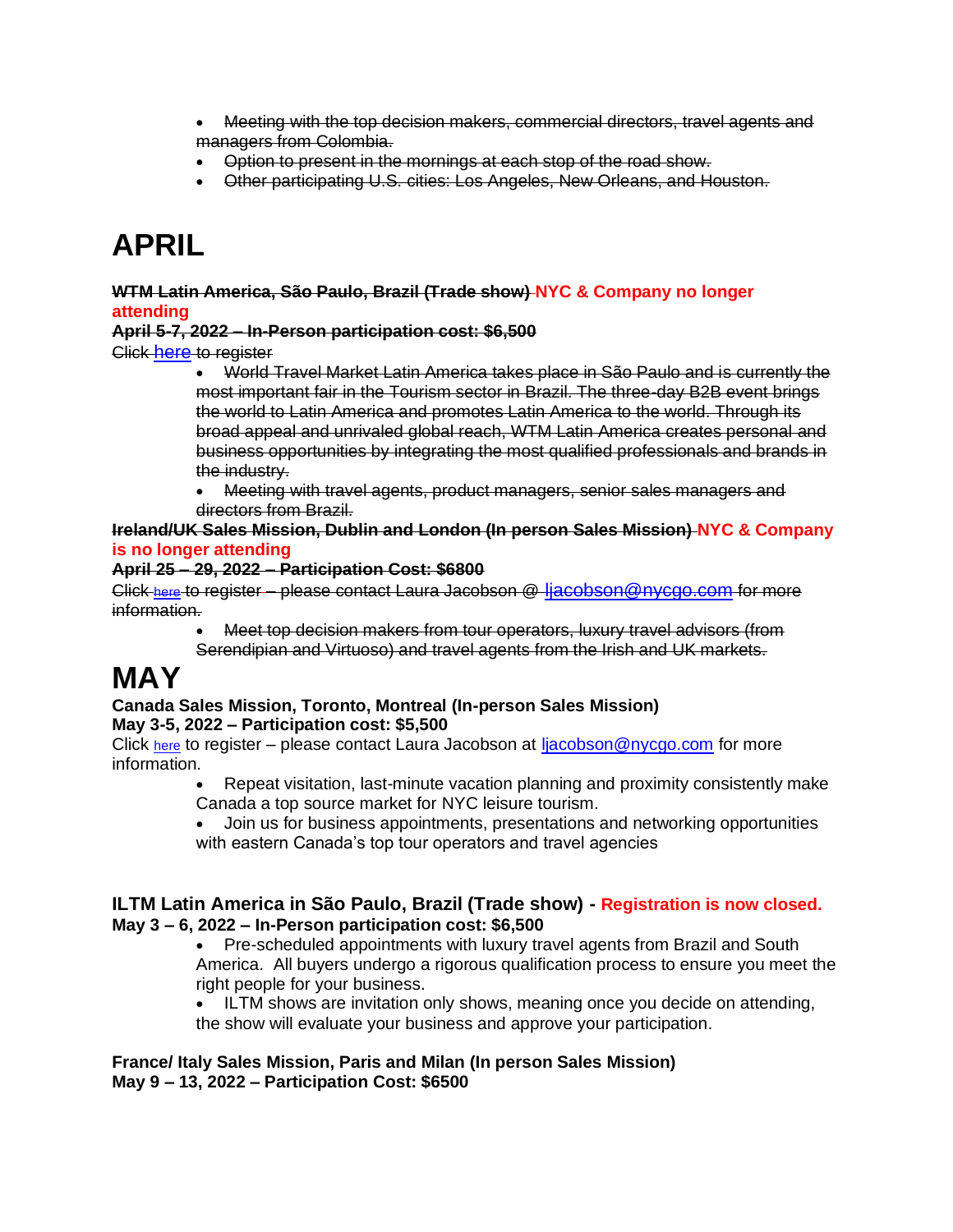Click [here](http://newyorkcity.simpleviewinc.com/rsvp/?action=details&noredirect=1&eventId=1378) to register – please contact Laura Jacobson at [ljacobson@nycgo.com](mailto:ljacobson@nycgo.com) for more information.

• Meet top decision makers from tour operators, luxury travel advisors (from

Serendipian and Virtuoso) and travel agents from the French and Italian markets

### **Mexico Sales Mission (In-person Sales Mission)**

### **May 16 – 19, 2022 – Participation cost: \$5,500**

Click [here](http://newyorkcity.simpleviewinc.com/rsvp/?action=details&noredirect=1&eventId=1385) to register – please contact Laura Jacobson at [ljacobson@nycgo.com](mailto:ljacobson@nycgo.com) for more information.

• Meet top decision makers from tour operators, travel agencies and airlines in Mexican markets

### **ITB China**

### **TBD, 2022 – In-Person participation cost: TBD**

Registration TBA – please contact Susan McKenna at [smckenna@nycgo.com](mailto:smckenna@nycgo.com) for more information.

> • Meeting with the top decision makers, commercial directors, travel agents and managers from China.

# **JUNE**

**IPW in Orlando, Florida (Trade show and Client event) - Registration is now closed. June 4-8, 2022 – In-Person participation cost: \$6,250**

• During pre-scheduled appointments you will meet top tour operators and travel agents from around the world.

• Join well attended luncheons and networking events by host city which is free of charge.

### **JULY**

**N/A**

# **AUGUST**

### **South America Sales Mission (Argentina, Chile and Colombia)**

**August 8-11, 2022 – In-Person participation cost: \$6,500**

Click [here](http://newyorkcity.simpleviewinc.com/rsvp/?action=details&noredirect=1&eventId=1388) to register – please contact Laura Jacobson at [ljacobson@nycgo.com](mailto:ljacobson@nycgo.com) for more information.

South America Sales Mission is an excellent opportunity for p*articipating members to connect with a mix of top trade buyers including travel agents, tour operators, and wholesalers.*

# **SEPTEMBER**

### **ILTM Asia Pacific at the Marina Bay Sands in Singapore (Trade show) September 5-8, 2022 – In-Person participation cost: \$6,000**

Click hereto register– please contact Susan McKenna at [smckenna@nycgo.com](mailto:smckenna@nycgo.com) for more information.

> • During pre-scheduled appointments you will meet with ILTM's handpicked, elite agents and advisors from East Asia, Southeast Asia, South Asia, Australia and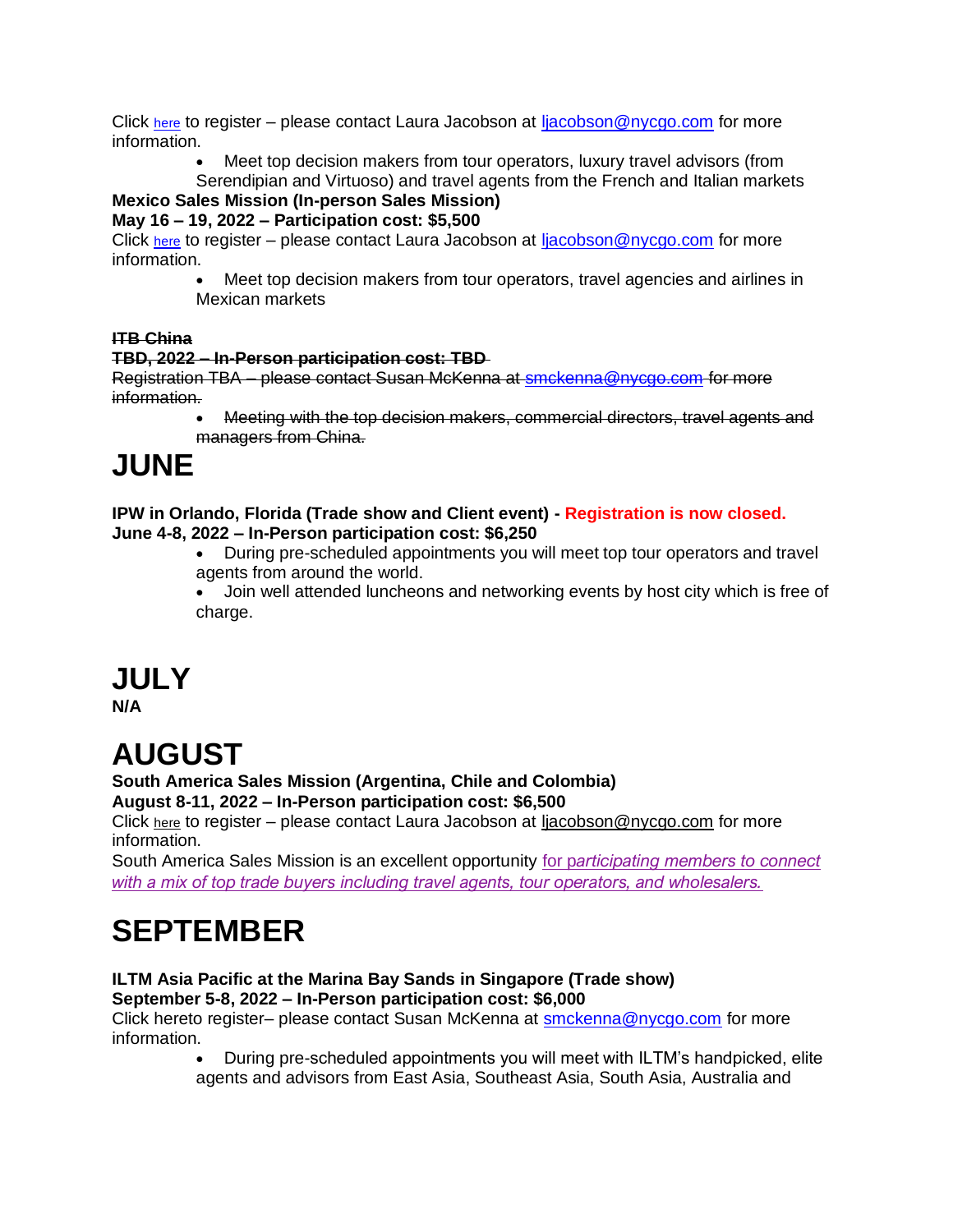Oceania. All buyers undergo a rigorous qualification process to ensure you meet the right people for your business.

• ILTM shows are invitation only shows, meaning once you decide on attending, the show will evaluate your business and approve your participation.

#### **ILTM North America in Riviera Maya, Mexico (Trade show) September 19-22, 2022 – In-Person participation cost: TBD**

Registration TBA – please contact Susan McKenna at [smckenna@nycgo.com](mailto:smckenna@nycgo.com) for more information.

- During pre-scheduled appointments you will meet with ILTM's handpicked, elite agents and advisors from the US, Canada and Mexico. All buyers undergo a rigorous qualification process to ensure you meet the right people for your business.
- ILTM shows are invitation only shows, meaning once you decide on attending,

the show will evaluate your business and approve your participation.

### **OCTOBER**

### **Brazil Sales Mission (In-person Sales Mission)**

### **October 3-7, 2022 – In-Person participation cost: \$6,000**

Registration TBA – please contact Laura Jacobson at [ljacobson@nycgo.com](mailto:ljacobson@nycgo.com) for more information.

> • The Brazil Sales Mission is an excellent opportunity to create ties with prominent key players from tour operators, travel agencies, journalists, etc. in the Brazilian market.

### **ITB Asia in Singapore (Trade show)**

### **October 19-21, 2022 – In-Person participation cost: TBD**

Registration TBA – please contact Susan McKenna at [smckenna@nycgo.com](mailto:smckenna@nycgo.com) for more information.

> • Meeting with the top decision makers, tour operators, travel agents and managers from the Asia Pacific region

### **The Middle East Sales Mission, Doha, Riyadh, Dubai (Sales Mission) Oct. 23-28 - In-Person participation cost: \$6,800**

Click [here](http://newyorkcity.simpleviewinc.com/rsvp/?action=details&noredirect=1&eventId=1367) to register - please contact Laura Jacobson at [ljacobson@nycgo.com](mailto:ljacobson@nycgo.com) for more information.

> • Meeting with the top decision makers, commercial directors, travel agents and managers from the Middle East.

# **NOVEMBER**

### **WTM in London, UK (Trade show)**

### **November 7-9, 2022 – In-Person participation cost: \$6,500**

Registration TBA – please contact Susan McKenna @ [smckenna@nycgo.com](mailto:smckenna@nycgo.com) for more information.

• Meeting with travel agents, tour operators, product managers, senior sales managers and directors from mainly the UK and others around the world.

• NYC & Company will host its annual client event – participation is an additional fee.

### **Japan Korea Sales Mission (In-person Sales Mission)**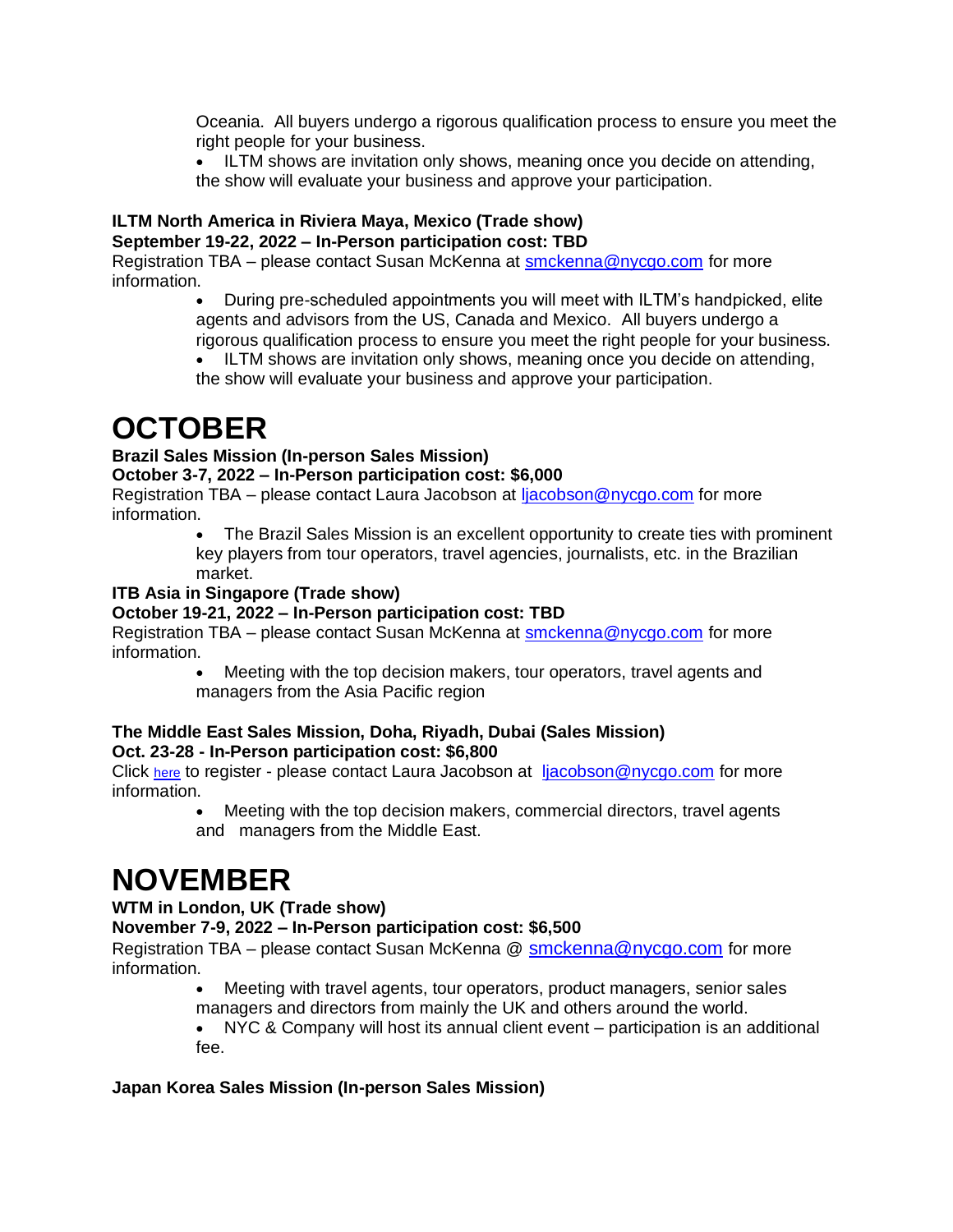### **November 14-18, 2022 – In-person participation cost: TBD**

Registration TBA – please contact Laura Jacobson at [ljacobson@nycgo.com](mailto:ljacobson@nycgo.com) for more information.

> • Meeting with the top decision makers, commercial directors, travel agents and managers from Japan and Korea

### **DECEMBER**

### **ILTM Cannes in Cannes, France (Trade show)**

**December 5-8, 2022 – In-Person participation cost: TBD**

Registration TBA – please contact Susan McKenna at [smckenna@nycgo.com](mailto:smckenna@nycgo.com) for more information.

• During pre-scheduled appointments you will meet with ILTM's handpicked, elite agents and advisors from around the world. All buyers undergo a rigorous qualification process to ensure you meet the right people for your business.

• ILTM shows are invitation only shows, meaning once you decide on attending, the show will evaluate your business and approve your participation

### **The following shows are attended by our Tourism Development Department Representatives. The format of these shows do not provide for joint registration or appointment schedules. Each company must register individually.**

- ABA Bus Association (ABA) Marketplace, Jan. 8-11 in Grapevine, TX
- IITA Summit, Feb. 6-9 in San Diego, CA
- African American Travel Conference, Apr 12-14 in Topeka, KS
- Travel Professionals of Color Conference, May 13-15 in Charleston, SC
- Travel Ability Summit June 6-7 in Orlando
- PROUD Experiences, June 27-29 in Brooklyn, NY
- Active America China, Aug. 8-10 in Detroit, MI
- Virtuoso Travel Week, August 8-12 in Las Vegas, NV
- BrandUSA Travel Week, Sept. 26 29 in Frankfurt, Germany
- Signature Travel Conference, Nov. 8-11 in Las Vegas, NV
- NTA Travel Exchange, Nov. 13-16 in Reno Tahoe, NV
- USTOA Annual Conference & Marketplace, Nov. 28-Dec. 2 in Austin, TX

# *Opportunities to meet with International and Domestic Meeting Planners, MICE and Incentive Buyers*

# **JANUARY**

**PCMA Convening Leaders Reception in Las Vegas, Nevada (Client event)**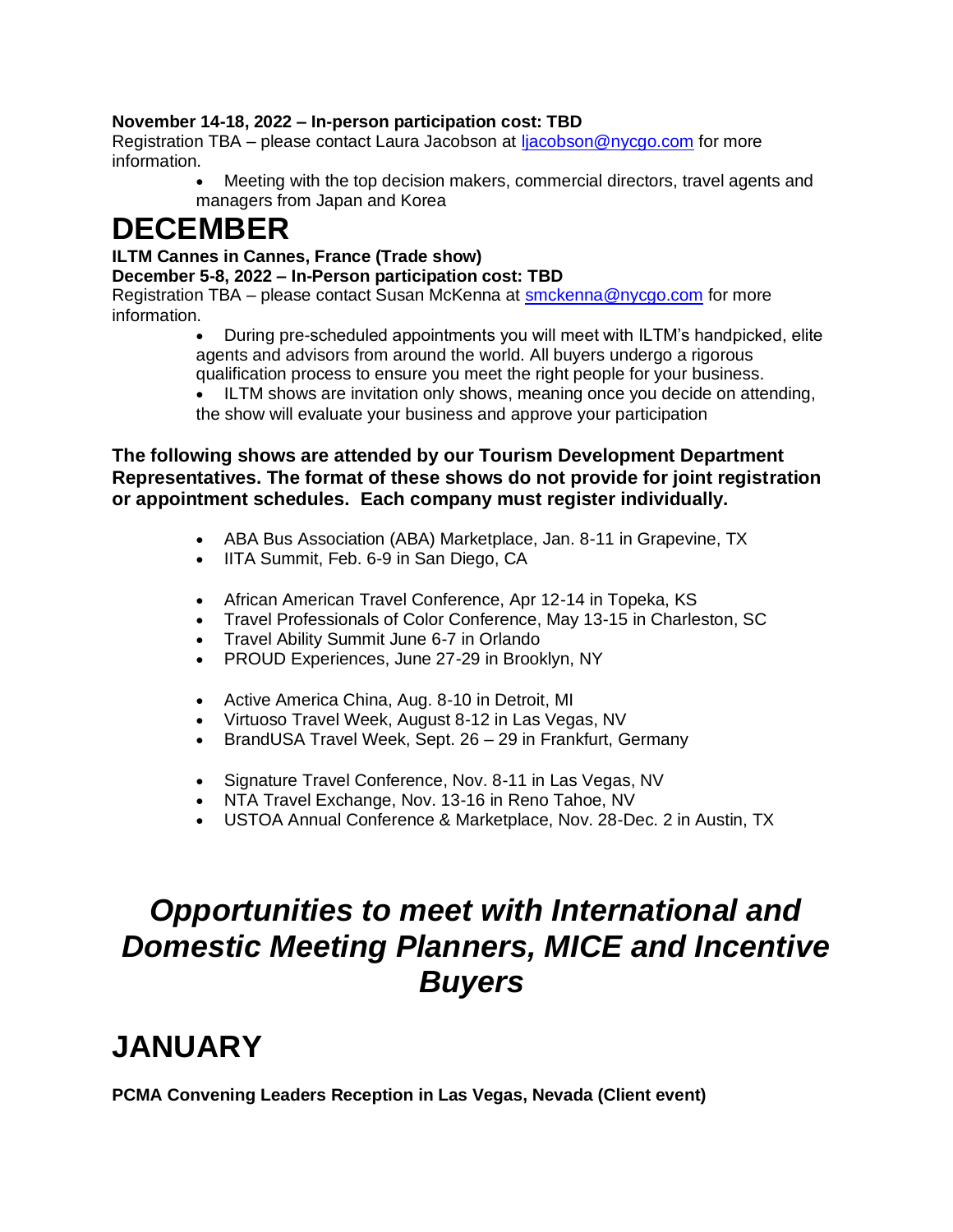### **Jan. 9, 2022 –Complimentary to NYC & Company members**

Click [here](https://pcmaclientevent2022.splashthat.com/) to register

- Participation in this conference is done directly with PCMA.
- If you are participating, please plan to attend the NYC & Company reception.
- Opportunity to network with Industry clients in a concerted fashion

### **MPI-CAC Holiday Party in Chicago, IL**

### **Jan. 20-21, 2022 - In-Person participation cost: \$600**

- NYC & Company is the official sponsor of this event.
- Members will gain exposure to over 150 Corporate & Association clients during the 45<sup>th</sup> Anniversary Holiday Celebration for the MPI Chicago Area Chapter.

• Individual sales client appointments will be scheduled pre and post Holiday Party.

### **FEBRUARY**

**N/A**

# **MARCH**

### **NYSAE MeetNY in NYC Trade show Registration is now closed**

### **March 2, 2022 – In-Person participation cost: \$1,500**

Click [here](http://newyorkcity.simpleviewinc.com/rsvp/?action=details&noredirect=1&eventId=1363) to register

- Meet-New York is the New York Society of Association Executive's annual program and the largest hosted buyer opportunity in the Northeastern.
- Join a full day of education, and tradeshow providing networking opportunities with Northeast Clients.
- Network with a Broadway themed client entertainment experience.

### **Association Sales Mission in Chicago, IL**

### **March TBD (2.5 days)– In-Person participation cost: \$3,500 Cancelled**

- Travel to Chicago, IL, the largest market for Associations with NYC & Company.
- Member present at pre-scheduled sales appointments with clients, totaling 10- 15.
- Client reception, marrying the two cities together with a Chicago/NYC themed event.

#### **AIME Asia Pacific Incentive, Meetings & Events), Melbourne, Australia NYC & Company no longer attending**

### **March 21-23, 2022 – In-Person participation cost: TBA**

Registration TBA – please contact Susan McKenna at [smckenna@nycgo.com](mailto:smckenna@nycgo.com) for more information.

> • AIME brings together the right buyers with the right exhibitors from across the world. Australia, New Zealand, Japan and Korea.

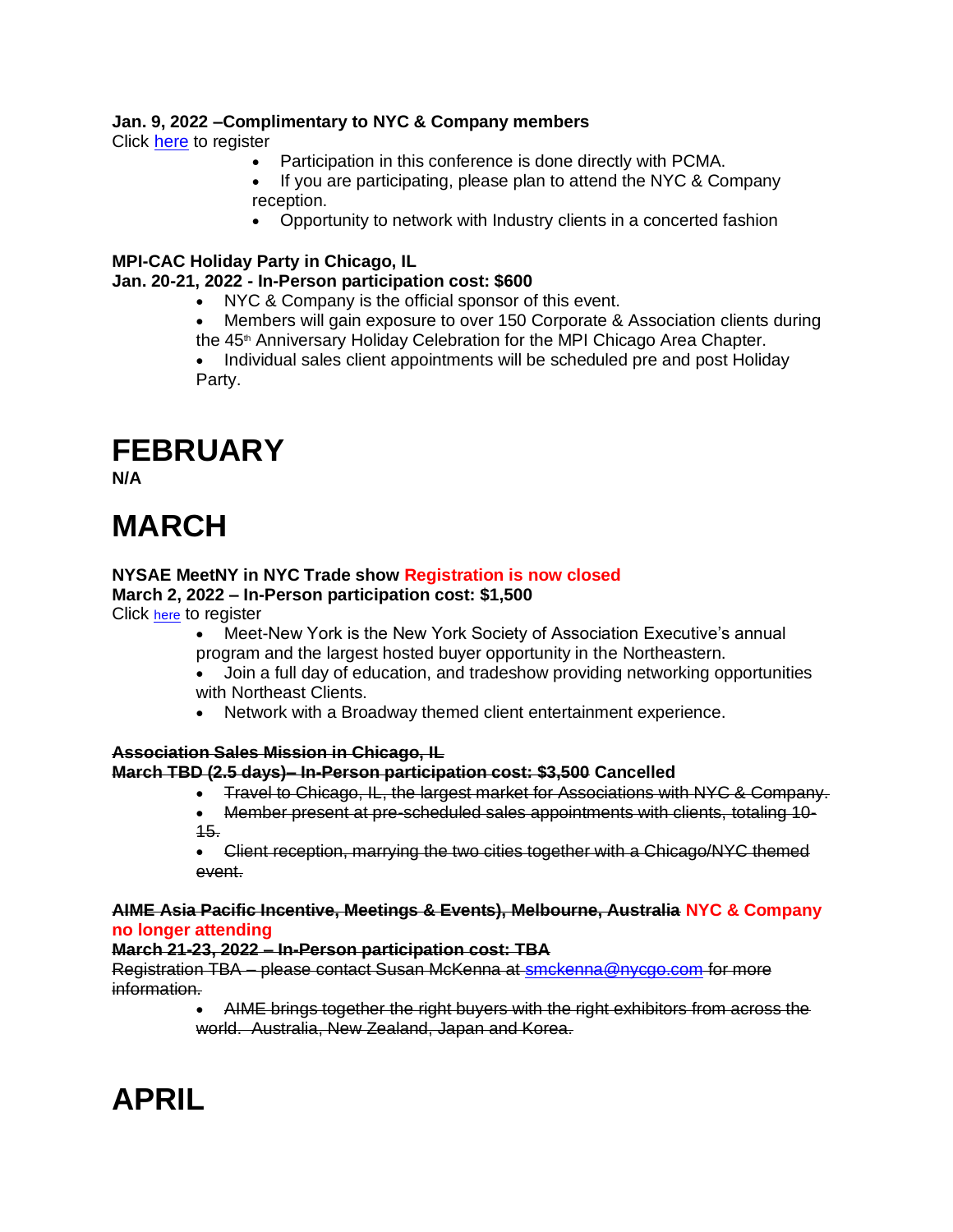### **Tri State Meeting Planner Event in NYC**

### **April 5, 2022 – In-Person participation cost: See registration link for different pricing options.**

Click [here](http://newyorkcity.simpleviewinc.com/rsvp/?action=details&noredirect=1&eventId=1379) to register – please contact Jenny Kantor at [jkantor@nycgo.com](mailto:jkantor@nycgo.com) for more information.

• Largest NYC client gathering, mix of corporate, association and third-party meeting planners.

• Opportunity for members to showcase their diverse offerings and the value that your property or service can bring to their next meeting or event.

### **Cvent Connect in Las Vegas, Nevada (Trade show) Registration is now closed April 11-14, 2022 – In-Person participation cost: \$3,000**

Click [here](http://newyorkcity.simpleviewinc.com/rsvp/?action=details&noredirect=1&eventId=1365) to register

- Opportunity for members to join the NYC designated area in tradeshow representing our city as a unified force.
- Evening Client Event promoting additional exposure for members to clients.

### **Destination Celebration in Kansas City, MO**

### **April 4 – 6, 2022 In-Person participation cost: \$750**

Registration TBA – please contact Katrina Stewart at [kstewart@nycgo.com](mailto:kstewart@nycgo.com) for more information.

- Exposure to members to top Corporate and Association clients from surrounding Kansas City area in a tradeshow format.
- Ability for increased networking opportunities during individually scheduled sales call appointments with NYC & Company.

# **MAY**

### **Destination Celebration in Columbus, OH**

### **May 2 – 4, 2022 In-Person participation cost: \$750**

Registration TBA – please contact Katrina Stewart at [kstewart@nycgo.com](mailto:kstewart@nycgo.com) for more information.

- Exposure to members to top Corporate and Association clients from surrounding Minneapolis area in a tradeshow format.
- Ability for increased networking opportunities during individually scheduled sales call appointments with NYC & Company

### **AMPS Golf Tournament in Woodbridge, VA**

### **May 6th, 2022 in-person participation cost: \$500**

- Members will be able to participate in the Annual Golf Tournament.
- Increased exposure for members to the Washington, D.C. area-based government, association and third-party planners in an intimate atmosphere.
- A full day of activities will be planned.

#### **HelmsBriscoe ABC Client Event in Las Vegas, NV May 9-12, 2022 In-person participation cost: \$500**

- Participation for this conference is done directly through HelmsBriscoe.
- If you are participating, please plan to attend the NYC & Company Client Event.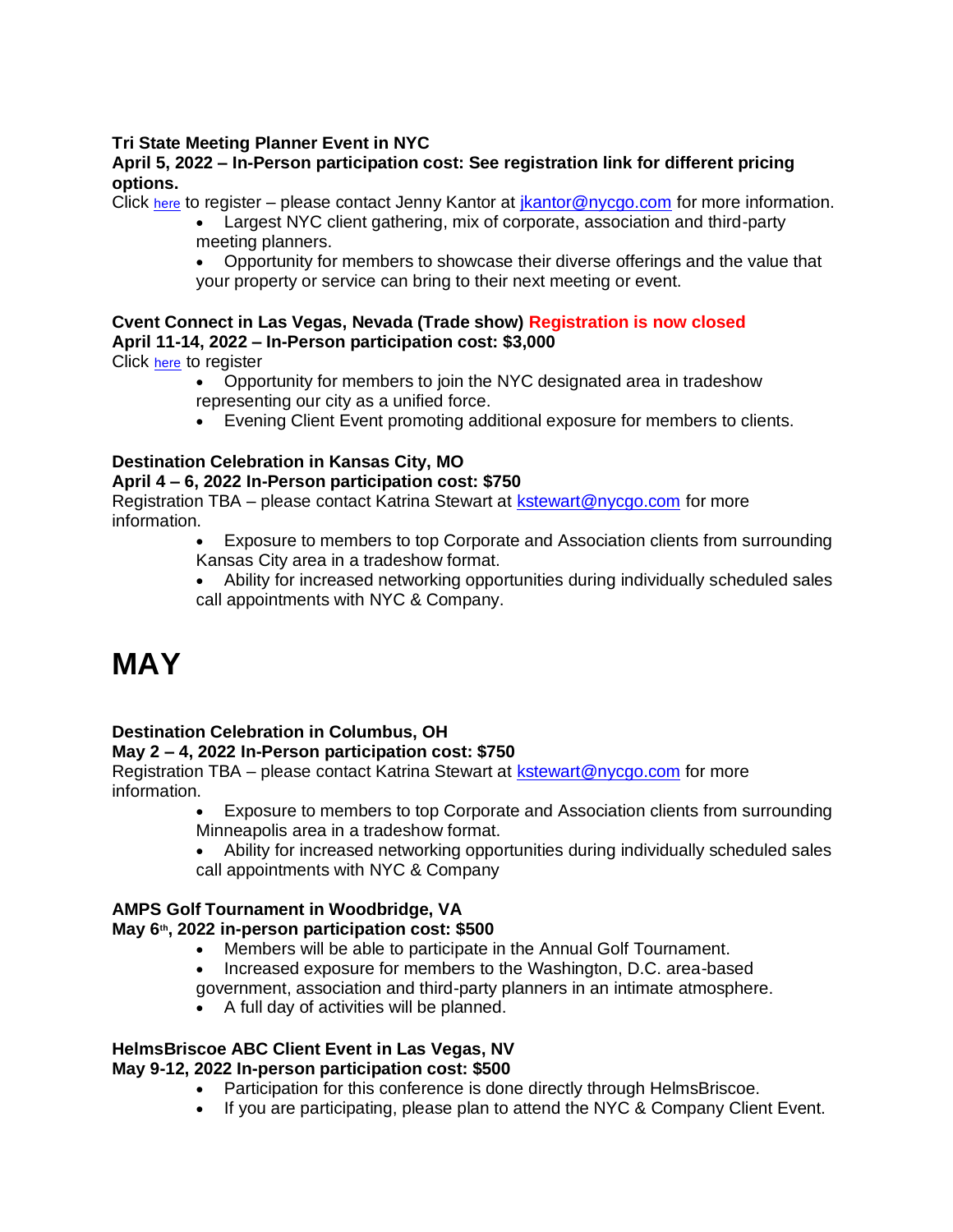#### **MPI-CAC Golf Tournament in Chicago, IL May 25-27, 2022 In-Person participation cost: \$500**

Registration TBA – please contact Katrina Stewart at [kstewart@nycgo.com](mailto:kstewart@nycgo.com) for more information.

- Intimate networking opportunity for members with Corporate and Association clients at this annual Golf Tournament.
- A full day of activities will be planned, including golf participation.

### **IMEX in Frankfurt, Germany (Trade show) - Registration is now closed. May 31-June 2, 2022 – In-Person participation cost: \$6,000**

- Exhibiting at IMEX opens doors to decision makers with qualified buying power from around the globe, including the valuable German outbound market.
- NYC & Company Booth present as a unified force.
- Pre-scheduled appointments for corporate, association, agency and incentive buyers.

# **JUNE**

### **MPI WEC Client Event in San Francisco, CA (client event)**

**June 21-23, 2022 – In-Person participation cost: \$750**

- Participation in this conference is done directly with MPI.
- If you are participating, please register and join us at our NYC & Company reception, gaining increased exposure to corporate clients.

# **JULY**

### **PCMA Education Conference Client Event in New Orleans, LA (Client Event) July TBD - \$750**

- Participation in this conference is done directly with PCMA.
- If you are participating, please register and join us at our NYC & Company reception, gaining increased exposure to Association clients.

# **AUGUST**

### **ASAE in Nashville, Tennessee (Trade show)**

### **August 20-23, 2022 – In-Person participation cost: \$2,500**

Registration TBA – please contact Susan McKenna at [smckenna@nycgo.com](mailto:smckenna@nycgo.com) for more information.

• You will be meeting with association professionals and industry partners to exchange knowledge, resources, strategies, solutions and more.

#### **IBTM Americas in Mexico City, Mexico (Trade show) August 24-25, 2022 – In-Person participation cost: \$4,000** Click [here](http://newyorkcity.simpleviewinc.com/rsvp/?action=details&noredirect=1&eventId=1387) to register.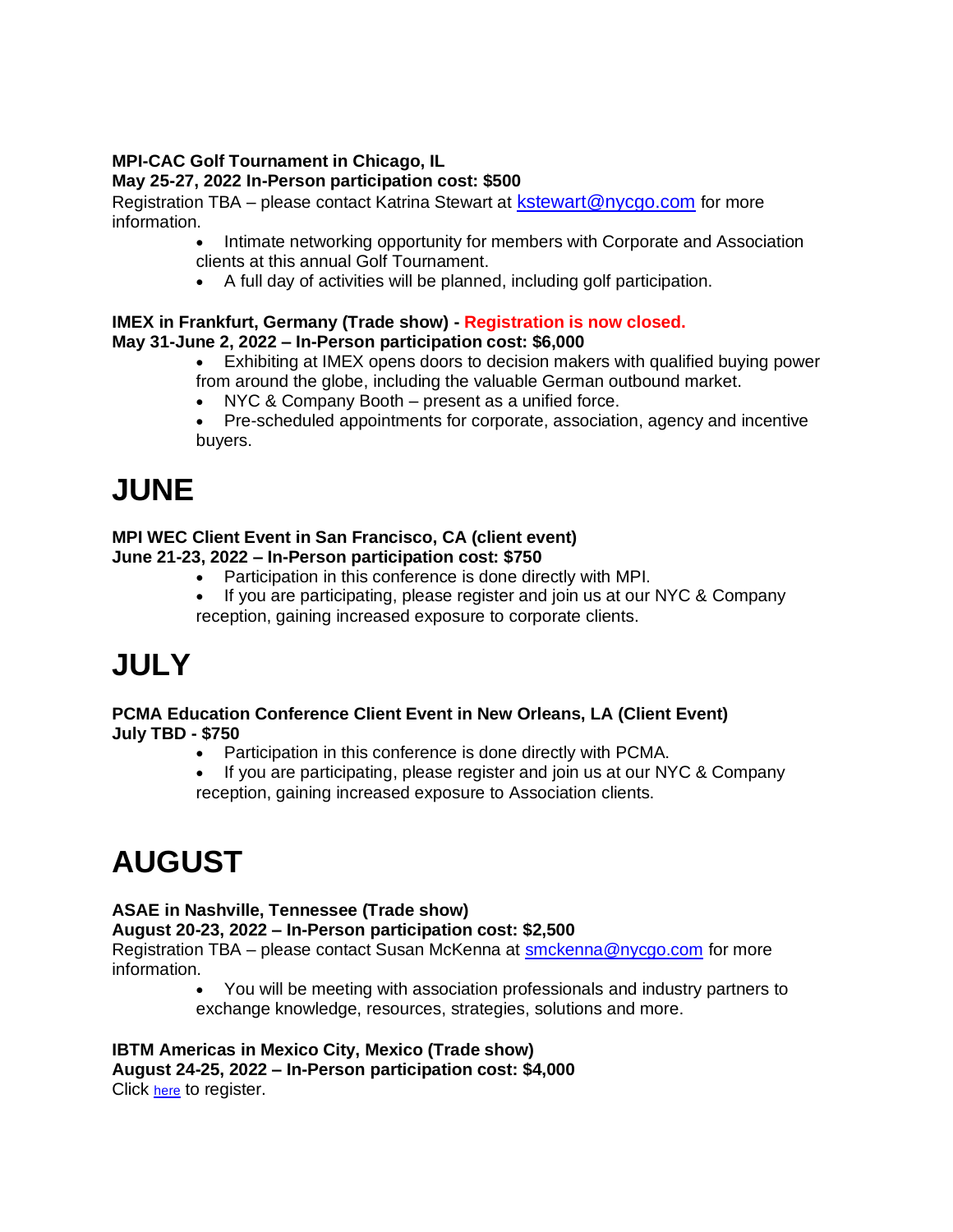• During pre-scheduled appointments you will meet decision making meeting planners from mostly Latin America and others from Europe.

# **SEPTEMBER**

### **Destination Celebration in Minneapolis, MN**

### **September 6 – 8, 2022 In-Person participation cost: \$750**

Registration TBA – please contact Katrina Stewart at [kstewart@nycgo.com](mailto:kstewart@nycgo.com) for more information.

- Exposure to members to top Corporate and Association clients from surrounding Minneapolis area in a tradeshow format.
- Ability for increased networking opportunities during individually scheduled sales call appointments with NYC & Company

# **OCTOBER**

### **Destination Celebration in Indianapolis, IN**

### **October 5 – 7, 2022 In-Person participation cost: \$750**

Registration TBA – please contact Katrina Stewart at [kstewart@nycgo.com](mailto:kstewart@nycgo.com) for more information.

- Exposure to members to top Corporate and Association clients from surrounding Indianapolis area in a tradeshow format.
- Ability for increased networking opportunities during individually scheduled sales call appointments with NYC & Company

#### **IMEX America in Las Vegas, Nevada (Trade show and Client event) October 11-13, 2022 – In-Person participation cost: TBD**

Registration TBA – please contact Susan McKenna at [smckenna@nycgo.com](mailto:smckenna@nycgo.com) for more information.

> • During pre-scheduled appointments you will meet with global decision makers with real buying power in one of the biggest meetings markets in the world.

NYC & Company will host its annual client event – participation is an additional fee.

# **NOVEMBER**

### **IBTM World in Barcelona, Spain (Trade show)**

### **November 29-December 1, 2022 – In-Person participation cost: \$6,300**

Registration TBA – please contact Susan McKenna at [smckenna@nycgo.com](mailto:smckenna@nycgo.com) for more information.

• During pre-scheduled appointments you will meet hosted buyers from around the globe representing business travel management companies, corporate organizations, incentive agencies, independent meeting planners and more.

## **DECEMBER**

**Holiday Showcase in Chicago, Illinois**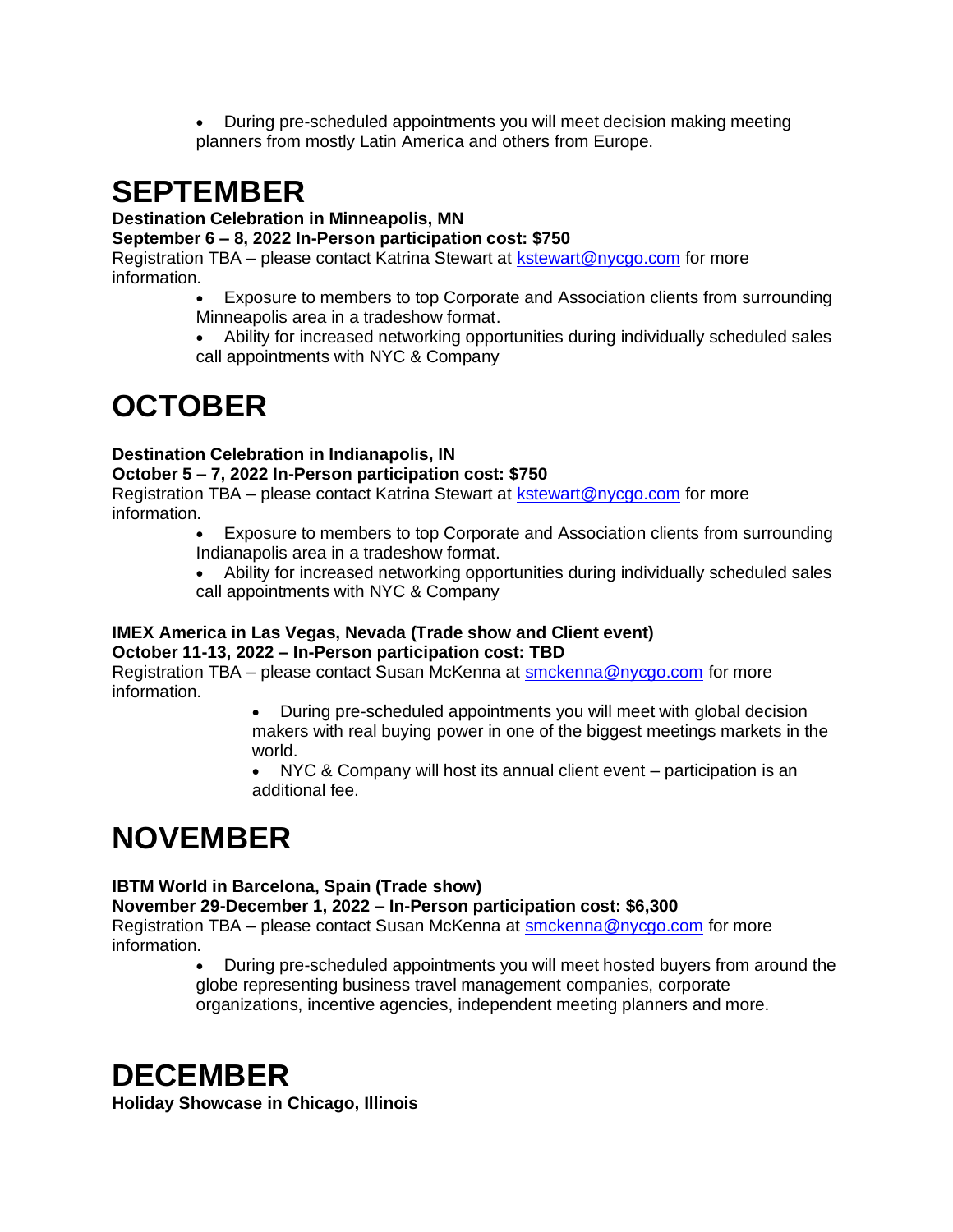### **December TBD, 2022 – In-Person participation cost: \$3,000**

Registration TBA – please contact Katrina Stewart at [kstewart@nycgo.com](mailto:kstewart@nycgo.com) for more information.

- Access for members to PMCA Greater Midwest Chapter & MPI Chicago Area Chapter Annual Holiday Events.
- Exhibiting member opportunities during a full day of tradeshow, gaining access to 2,000+ Corporate and Association clients from the Chicago area.

#### **IAEE EXPO! EXPO! In Louisville, KY**

#### **December 13-15, 2022 – In-Person Participation cost: \$4,500**

Registration TBA – please contact Susan McKenna at [smckenna@nycgo.com](mailto:smckenna@nycgo.com) for more information.

- Largest Association of exhibitions and events industry in the world.
- Member exposure in NYC & Company booth presenting a unified force.

### **The following shows are attended by our Convention Development Department Representatives. The format of these shows do not provide for joint registration or appointment schedules. Each company must register individually.**

- MPINCC Corks & Forks March 9
- FICP Winter Symposium in NYC January 23-25
- SITE Global Conference in Dublin, Ireland January 27
- Destination Showcase February 6
- SMU International March 14-16
- Micebook in London– March 21-22
- Global Meetings Industry Day April 7
- Prestige Partner Conference in California April 25-27
- ESSAE in Saratoga, NY May 26
- MPI Potomac ReConEx Washington DC Spring TBD
- Meeting Planner Forum in Los Cabos June TBD
- MPIGNY Annual Golf Outing in New York June 9
- Association Forum, Forum Forward in Chicago, IL June 20-22
- FICP Education Forum in Huntington, CA June 22
- The Meeting Show in London, UK June 29-30
- GMITE June 29 July 1
- Canadian Meetings & Events Expo in Toronto, Canada August 8
- Legal Meeting Summit TBD
- Pharma Forum TBD Sept 22
- Northstar Meeting Group Destination East in Albany, NY October 19